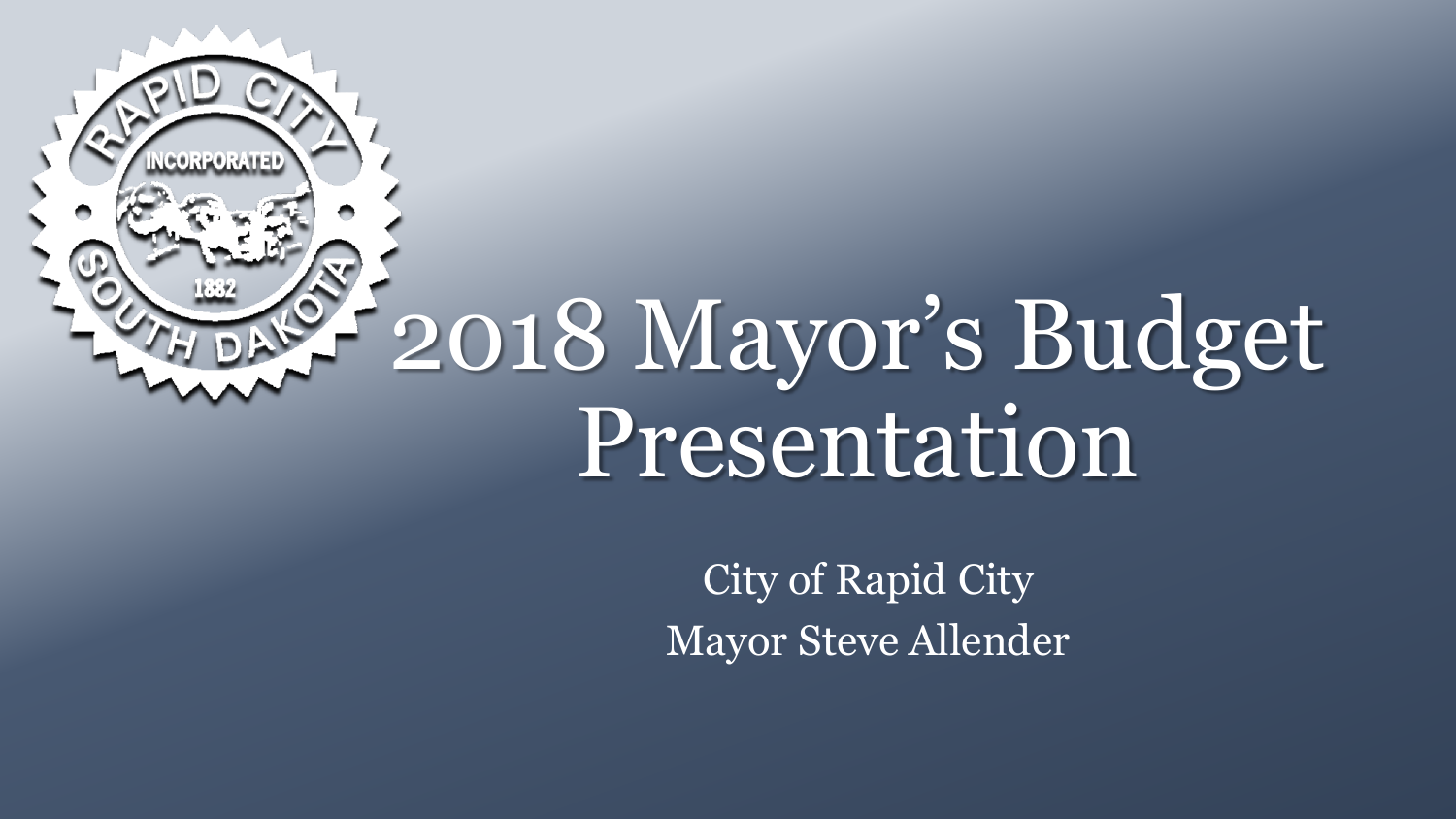#### Overall Economic Condition

• South Dakota's GDP growth from 2015-2016 was 1.7%

- Ranked 18<sup>th</sup> of 50 states
- South Dakota total GDP \$40.7 billion in 2015
- Gross sales in SD on the rise, but fairly flat for the Black Hills Region
- Rapid City's gross sales rose by \$907 million in 2016 to \$6.04 billion
	- No explanation yet as to low sales tax receipts

Source: U.S. Dept of Economic Analysis, Regional Economic Accounts SD Dept. of Revenue, returns filed for calendar year 2016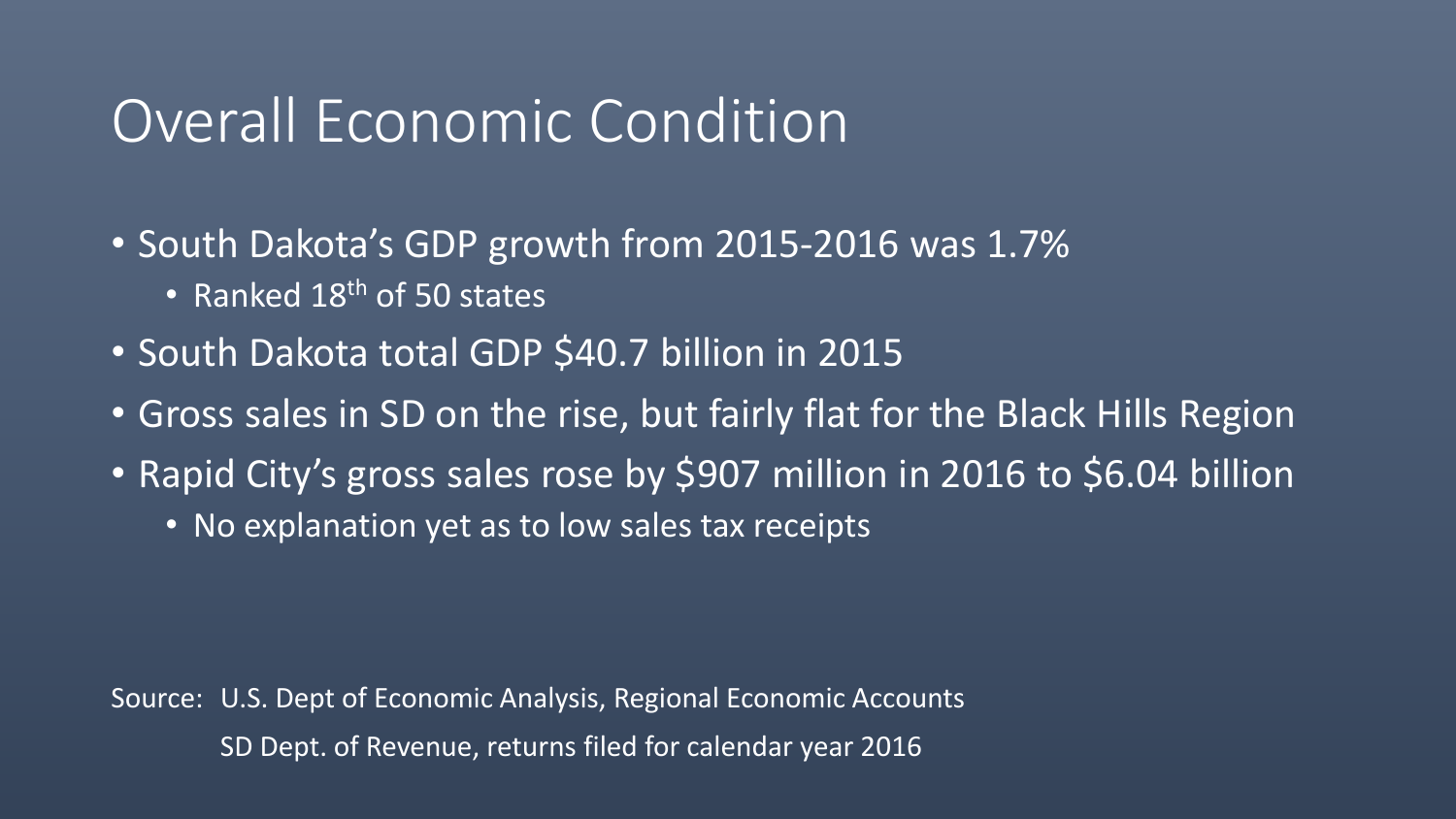#### Tourism Tax Collections

- \$831 million statewide in 2016
- Pennington County collected 27.4% of SD's tourism tax
- Minnehaha collected 14.1%

Source – SD Dept of Revenue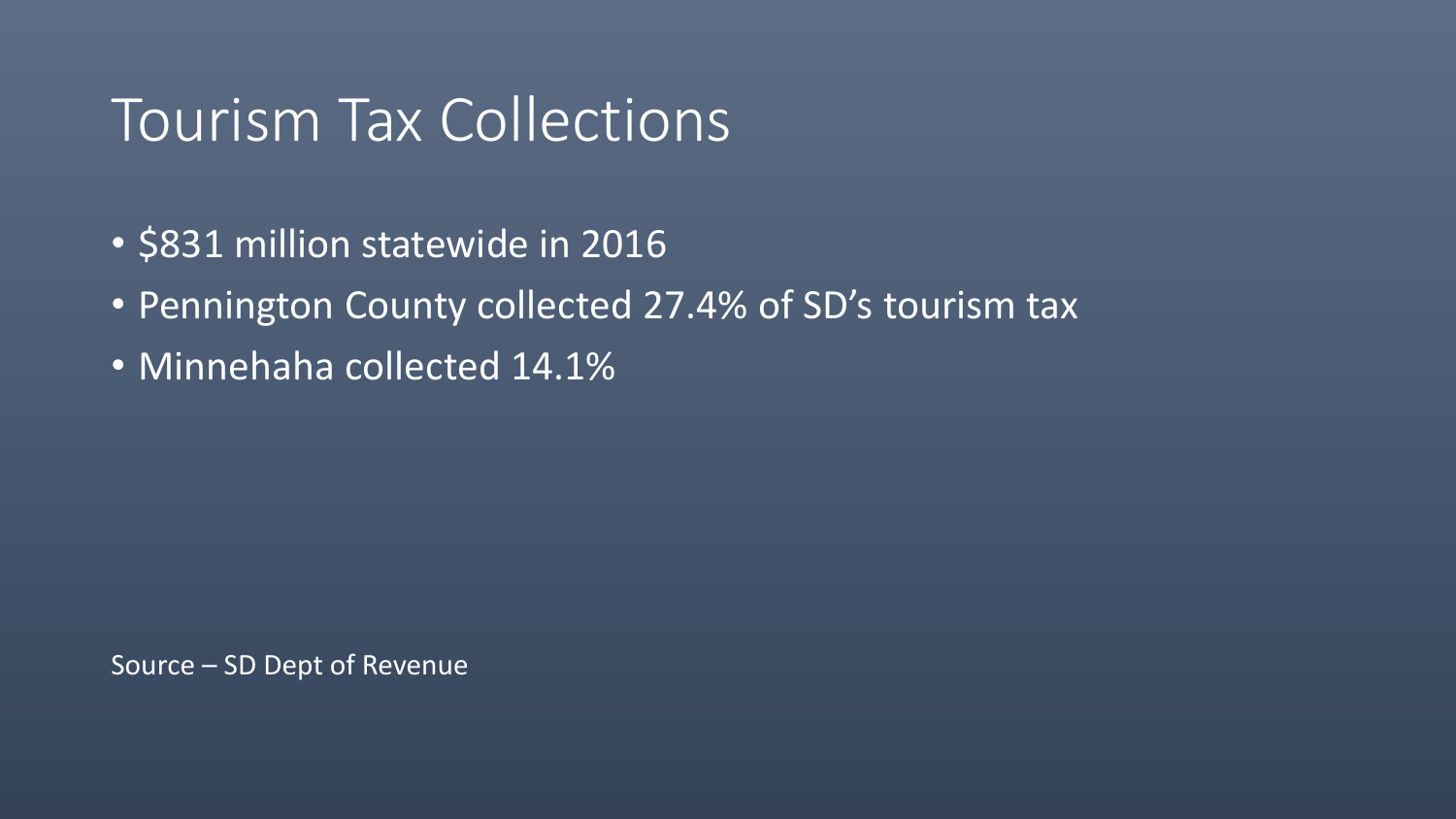#### Rapid City Sales Tax Collections (First 6 months)

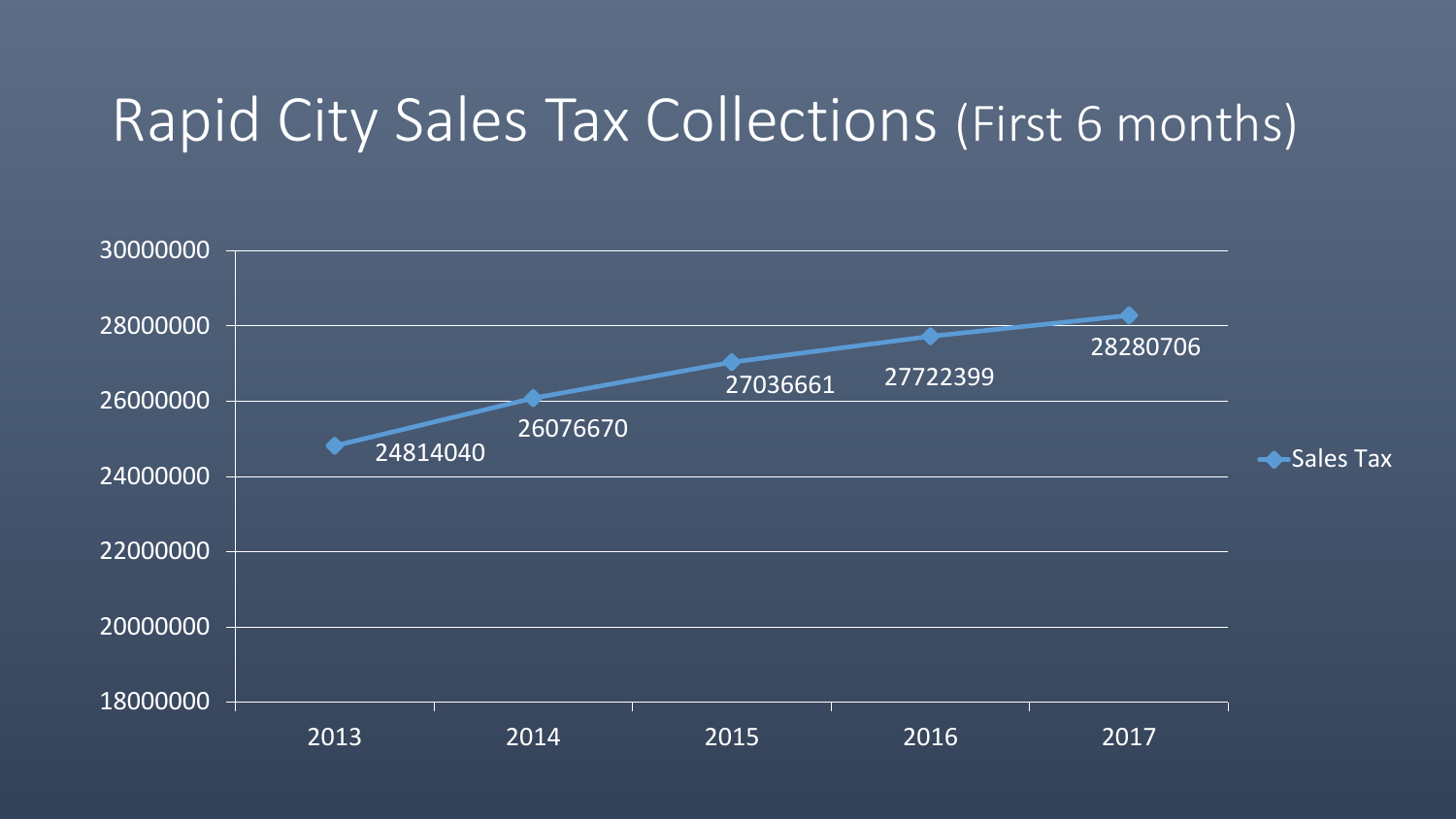#### 2017 Monthly Sales Tax Collections

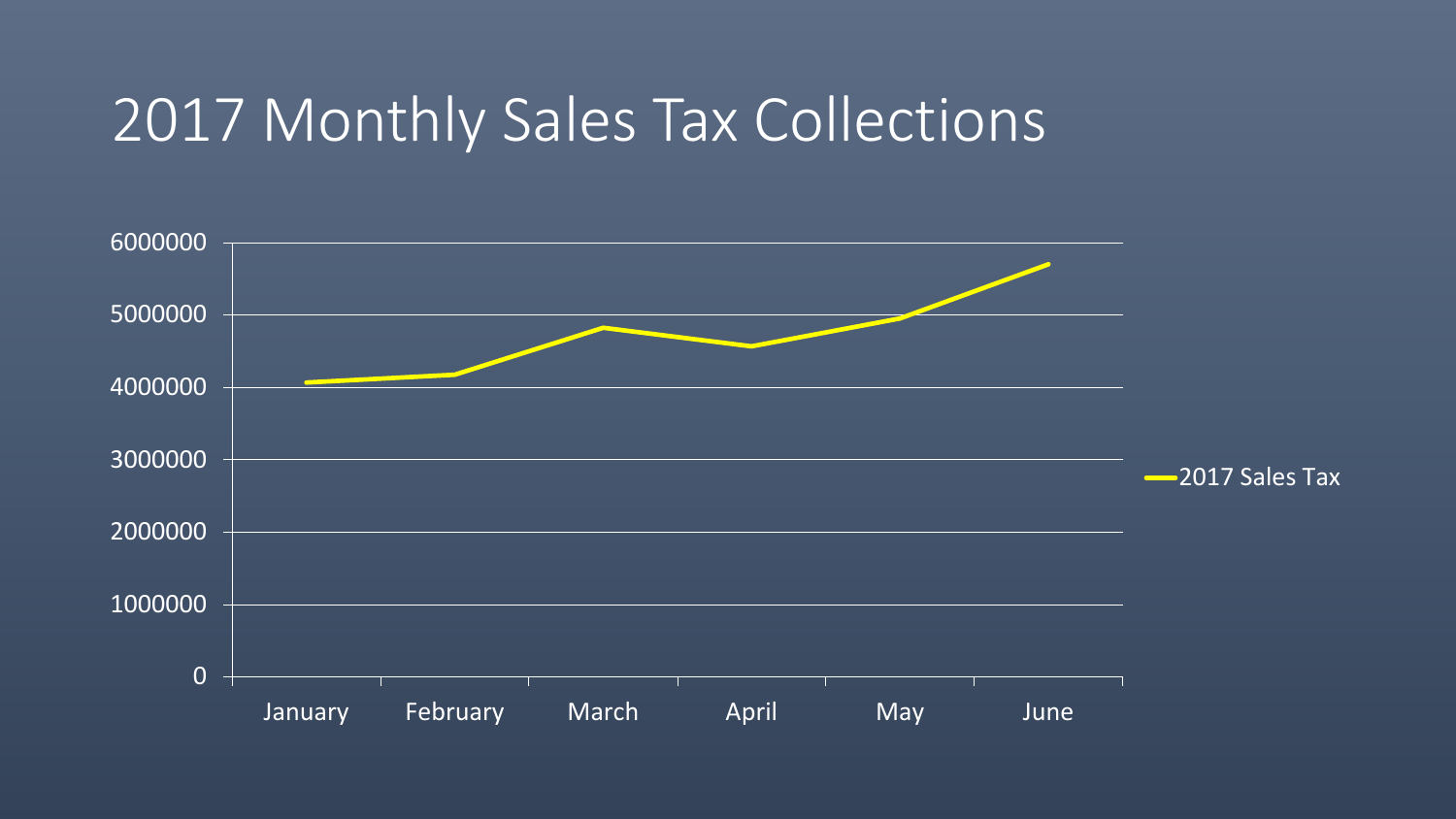#### 2013-2017 Monthly YTD Sales Tax Collections

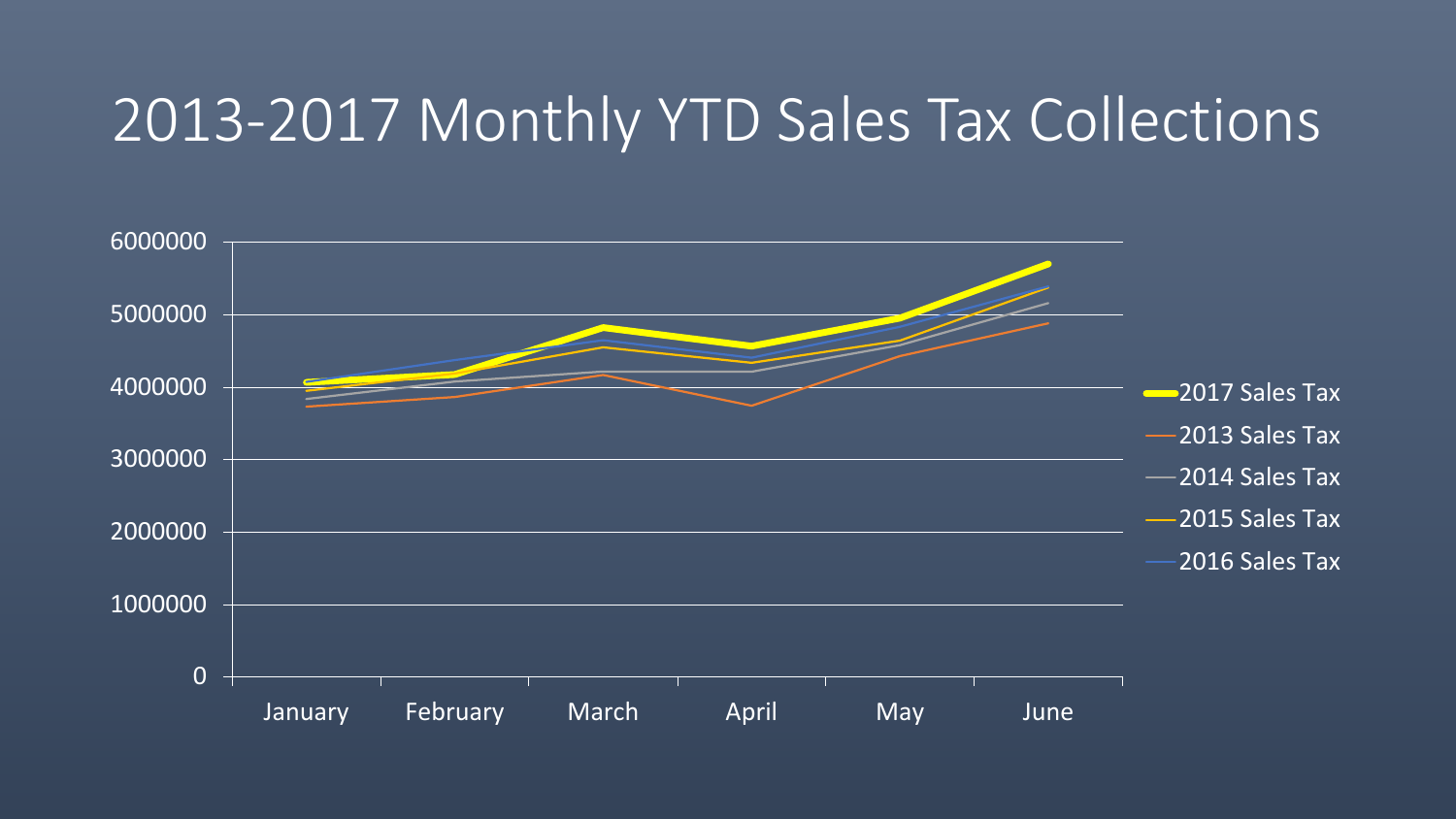# Building Permit Totals 2013-2017 January-June each year

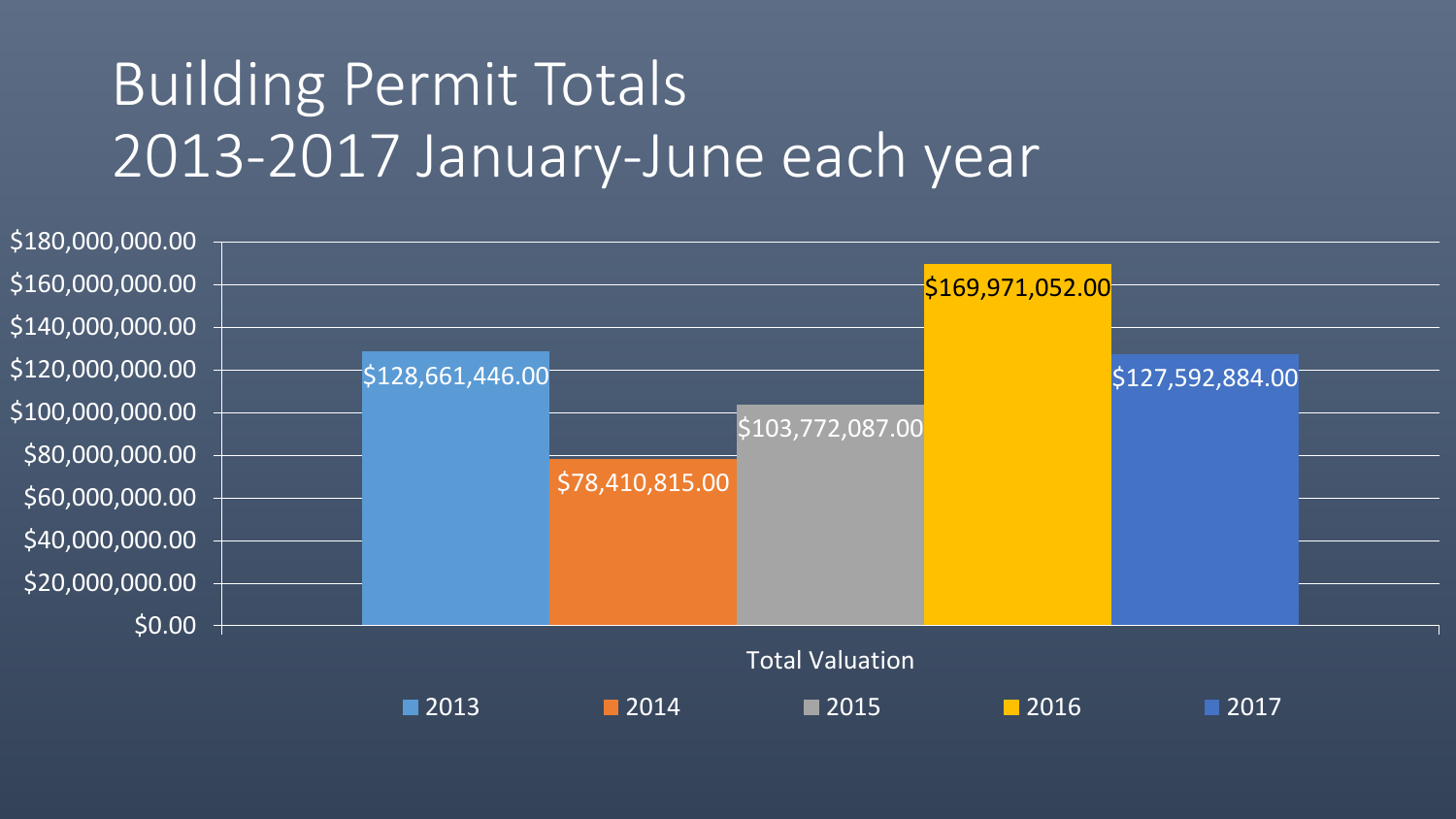## Building Permit Totals 2013-2016

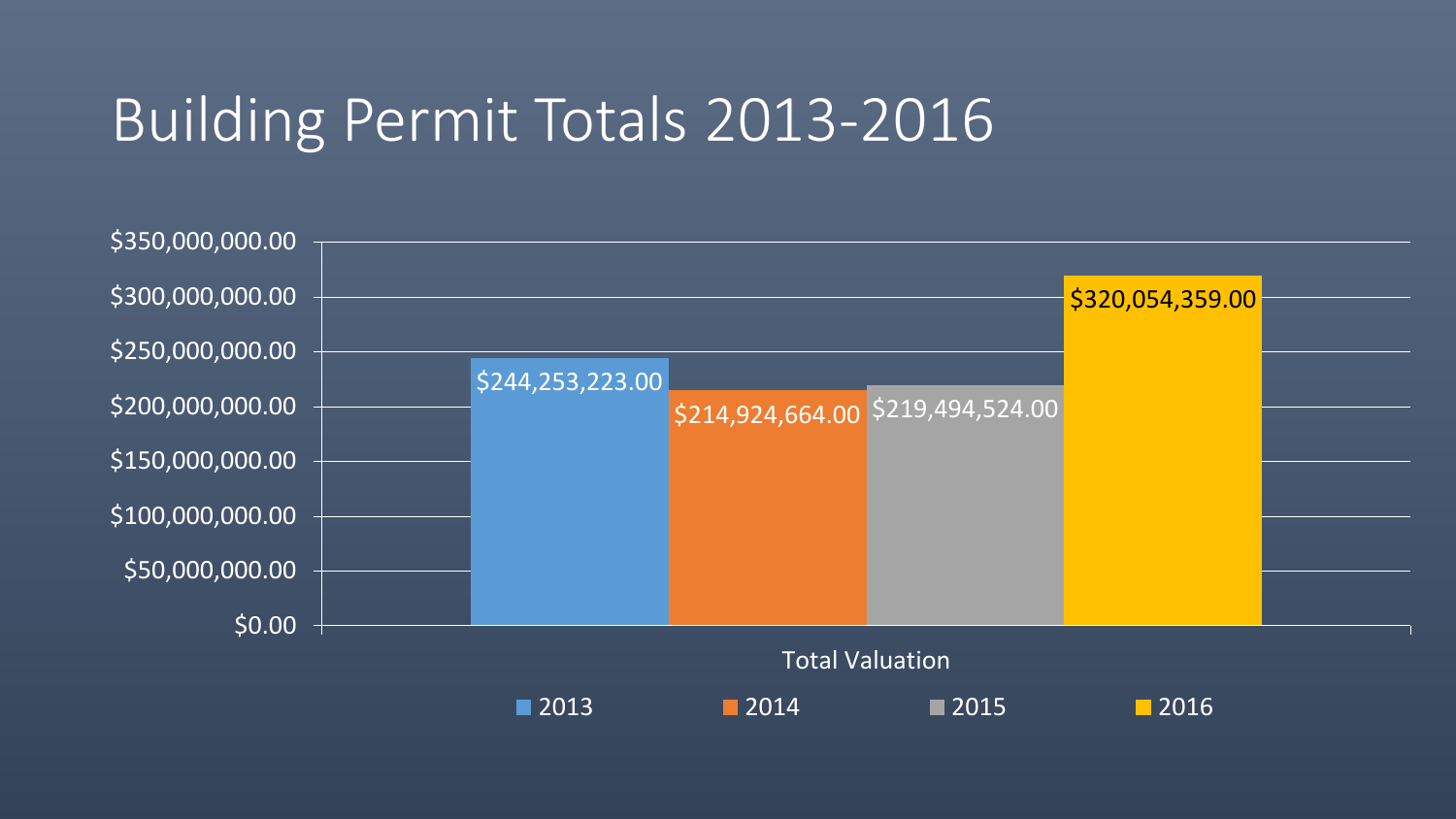# 2018 Budget Preparation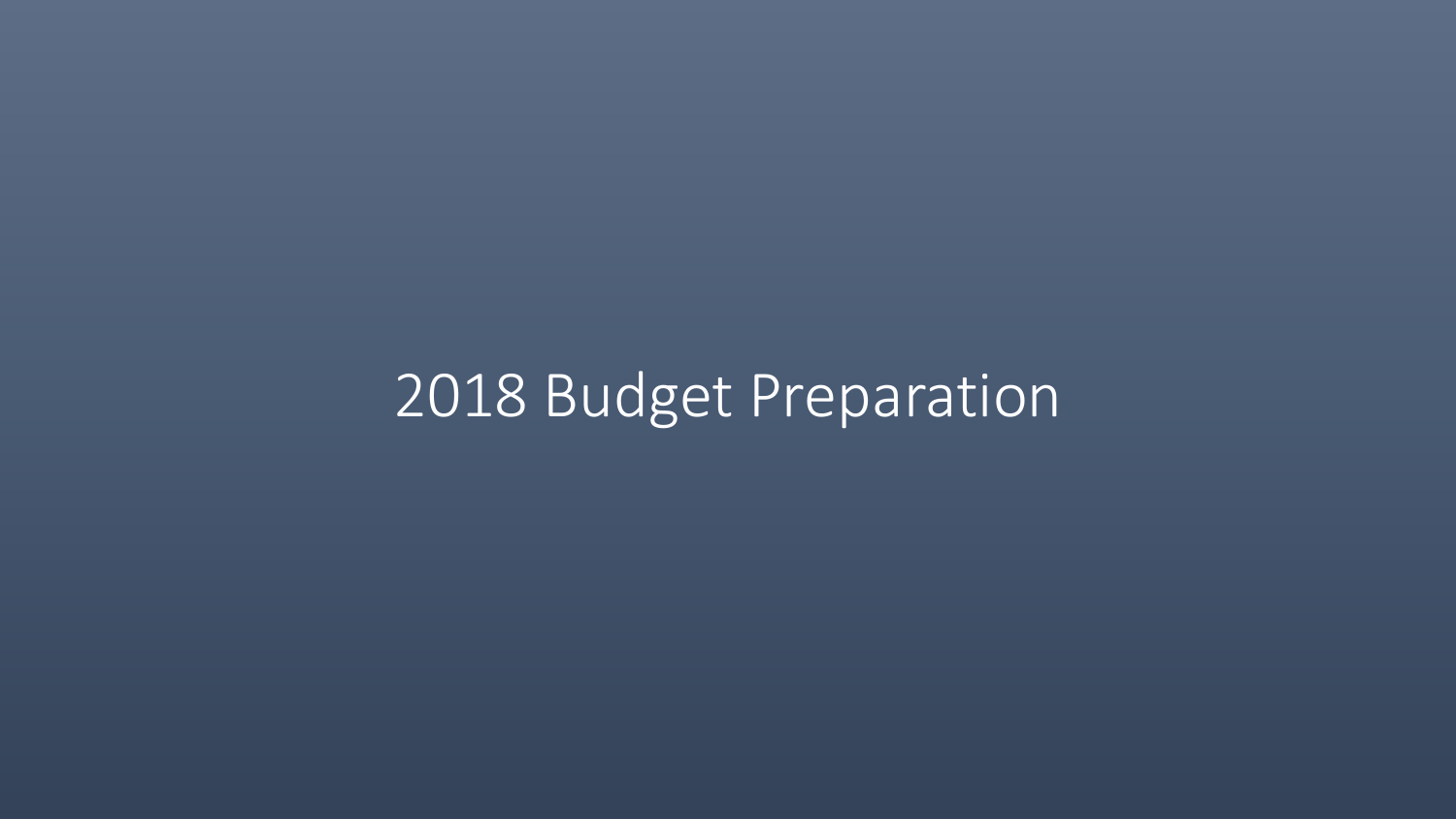# Major Challenges and Opportunities

- Growing Demand
- Population Increase
- New Development
- Increased Valuation
- Increased Tourism
- Over-reliance on sales tax growth
- Outdated rates and fees for services
- Reassessment of General Fund Reserve Policy
- Program creation and reassessment PBB (first year)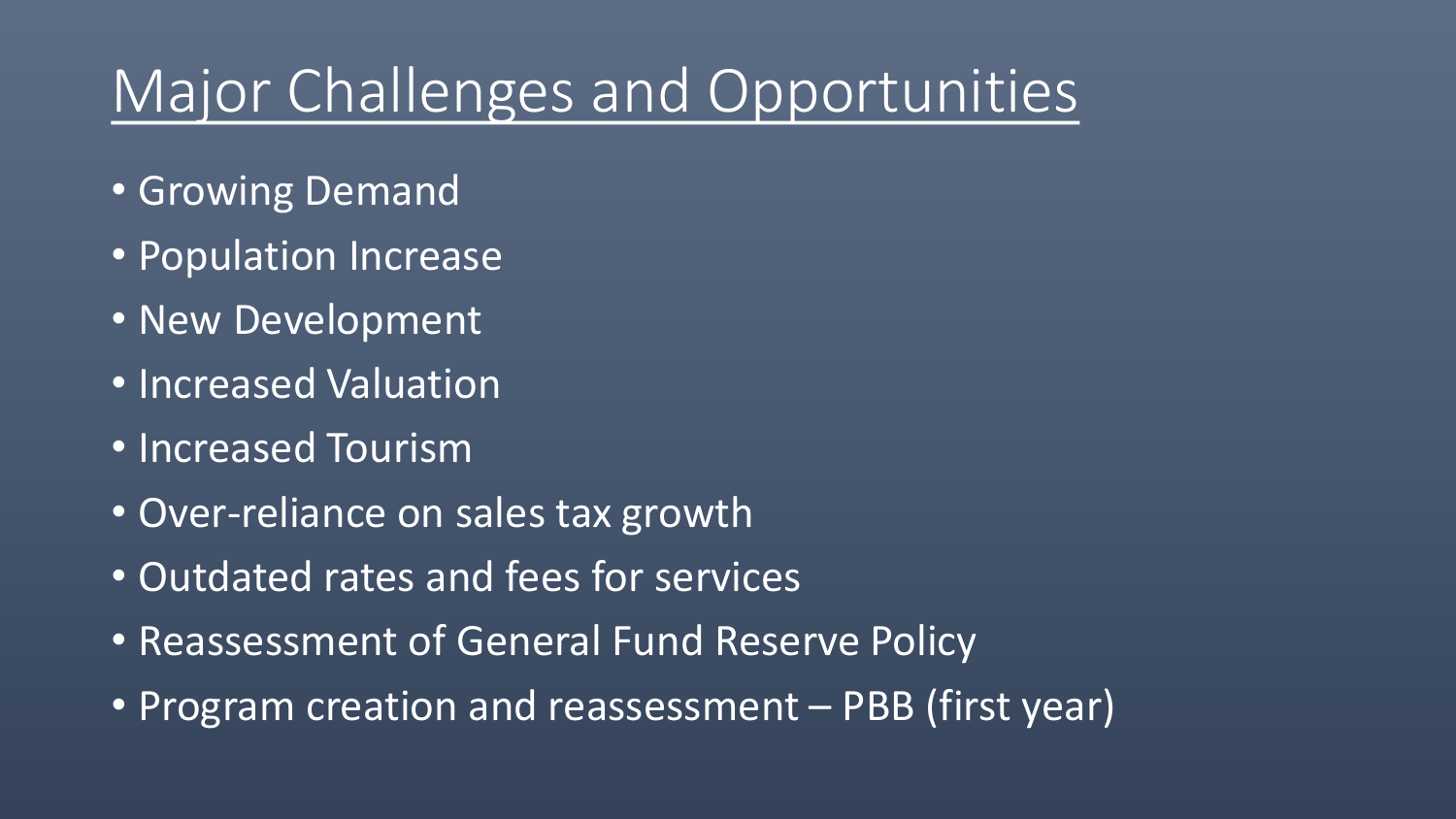# Major Challenges and Opportunities (cont'd)

- Interdepartmental charge reassessment (currently based on old formulas)
	- Phase 1: Equitable and benefit-based Central Service charges and PILT (in this budget)
	- Phase 2: Traditional interdepartmental charge structure for 2019
- Sales tax redistribution General Fund, Streets and Public Infrastructure
- Transfer of Golf Courses/Cemetery enterprise funds to General Fund
- Community Resources reorganization
- HR strengthening
- Budget Document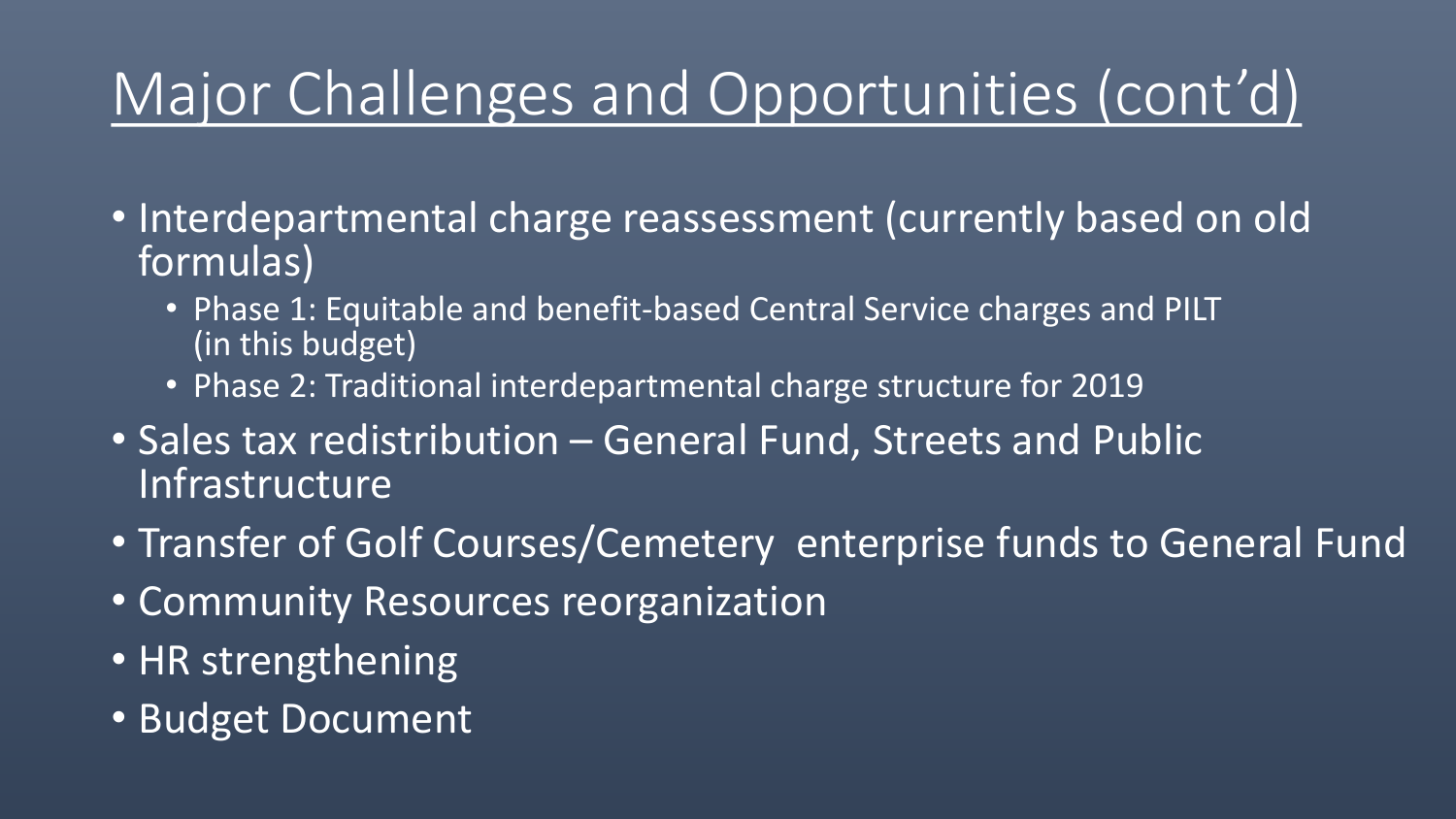# General Fund – Demand and Cost Increase for Public Services

- 2006-2016 RC population growth 9.4%
- 2008-2016 assessed value increase 26%
- 2006-2016 City Area increased by 5.76 sq. miles or 11.3%
- 2005-2015 number of:
	- single-family residential properties increased by 3,894 units
	- multi-family residential properties increased by 1,616 units
	- more than 2.2 million additional retail establishment sq. footage
	- more than 676K additional sq. footage office space
	- more than 1.72 million sq. feet of industrial property
- 2006-2017 road lane miles increased by 128.5 miles or 13%
- 2006-2016 CPI Increase 17.1%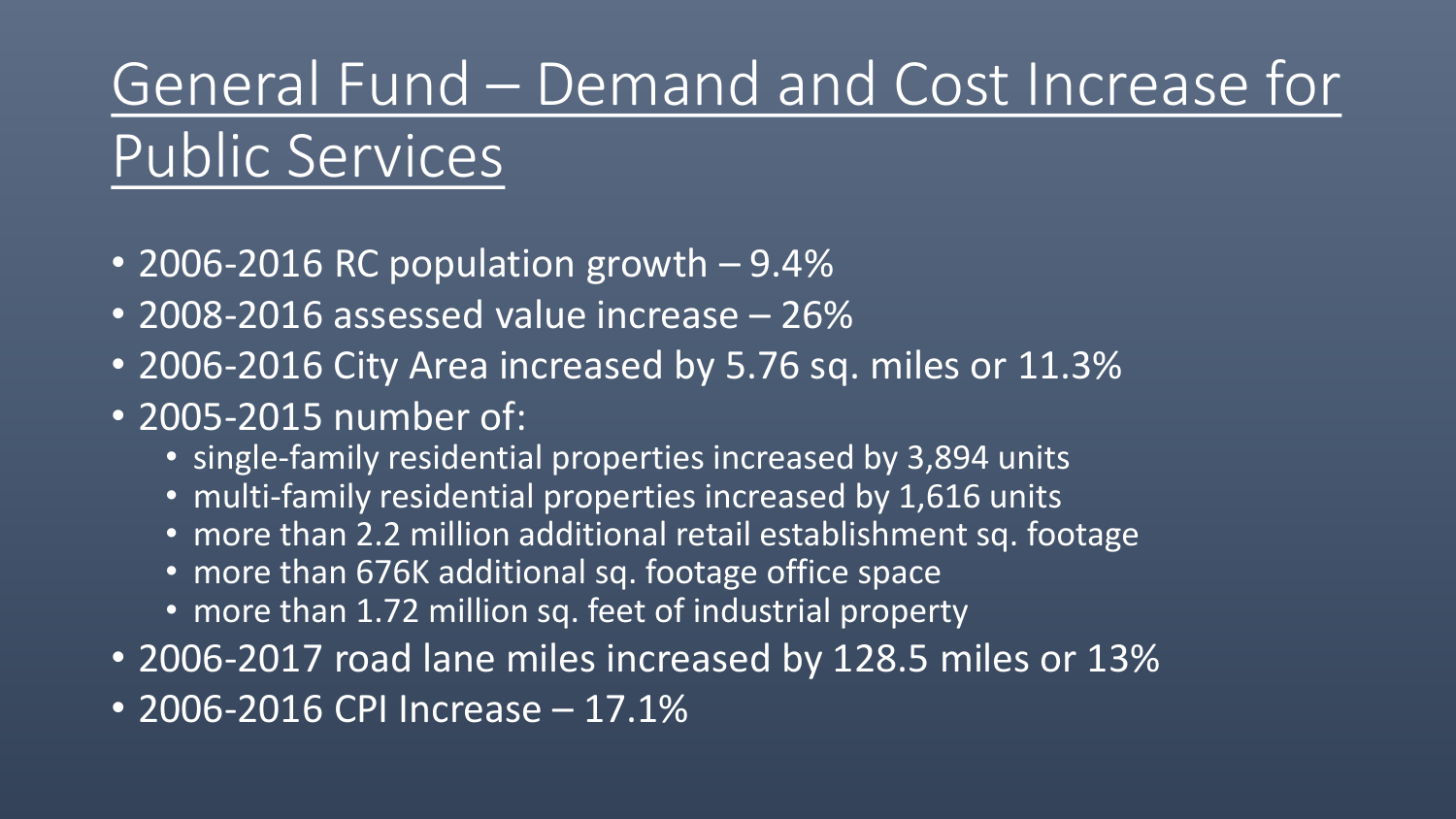## Revenue – General Fund only

- 
- Property  $\text{tax}$   $\text{516,863,201}$
- Other Taxes  $$3,020,000$
- Grants/Intergov revenue 53,762,012
- Licenses/Permits \$2,435,000
- Court fines \$25,000
- Sale of goods/services \$4,594,732
- Miscellaneous \$915,868
- Interdept. charges/PILT \$5,418,799
- Transfers out (\$25,000)
- Undesignated cash  $$1,337,512$

• Sales tax  $$28,444,909$ 

• Total  $\sim$  566,792,033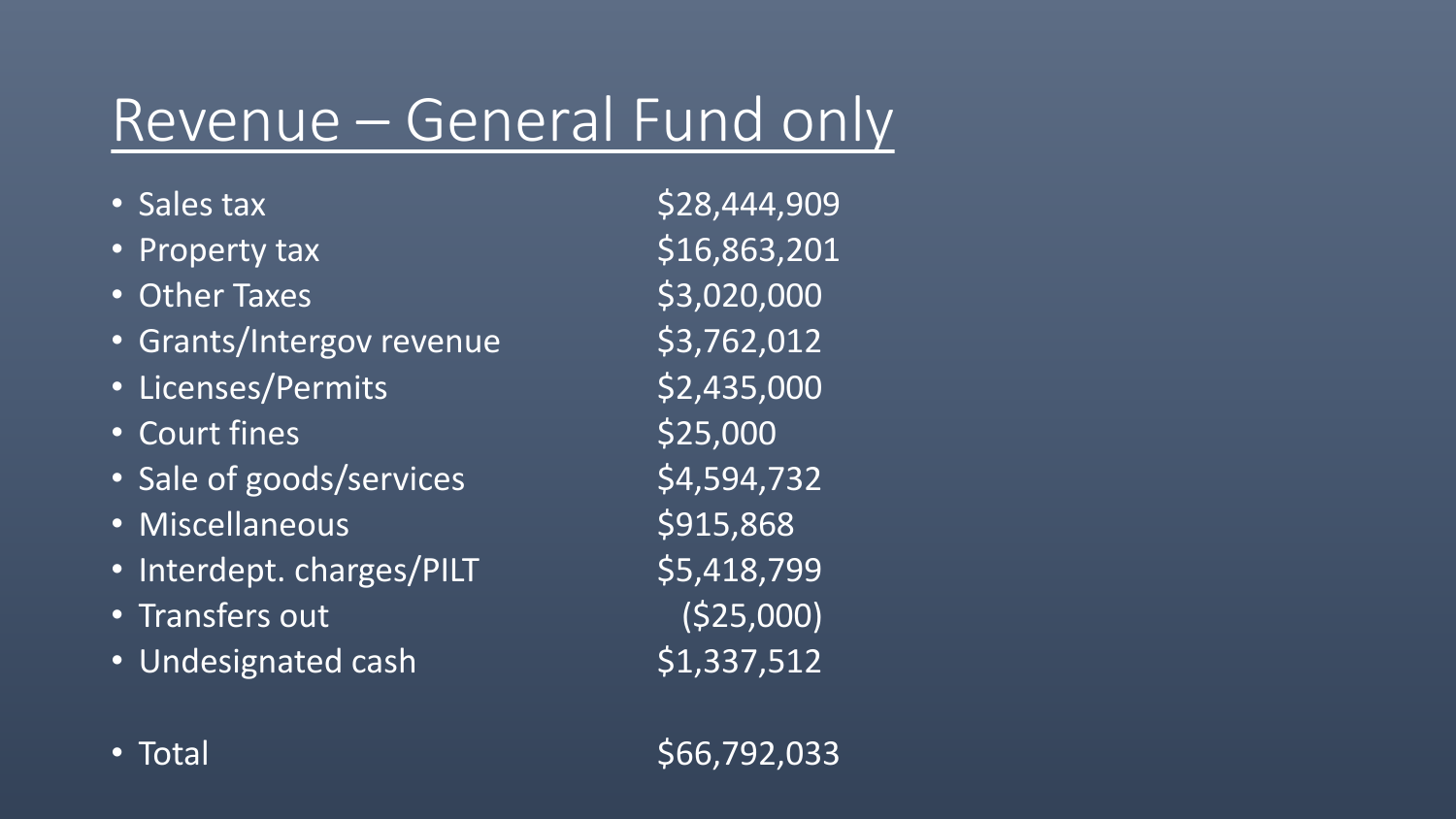#### 2018 Revenue

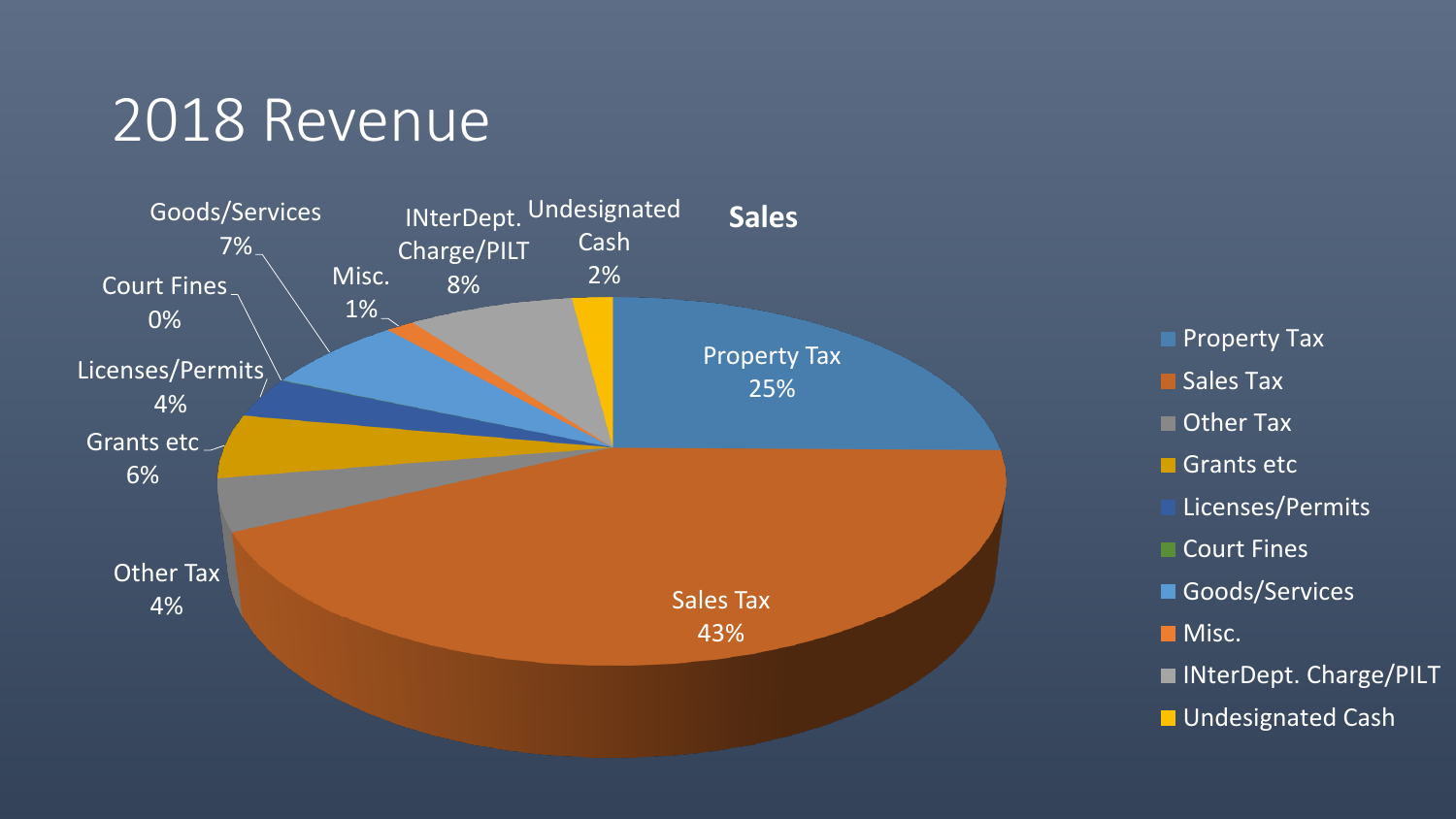## Sales Tax Revenue Overview (Including BBB)

#### **YEAR-TO-YEAR GROWTH RATES**

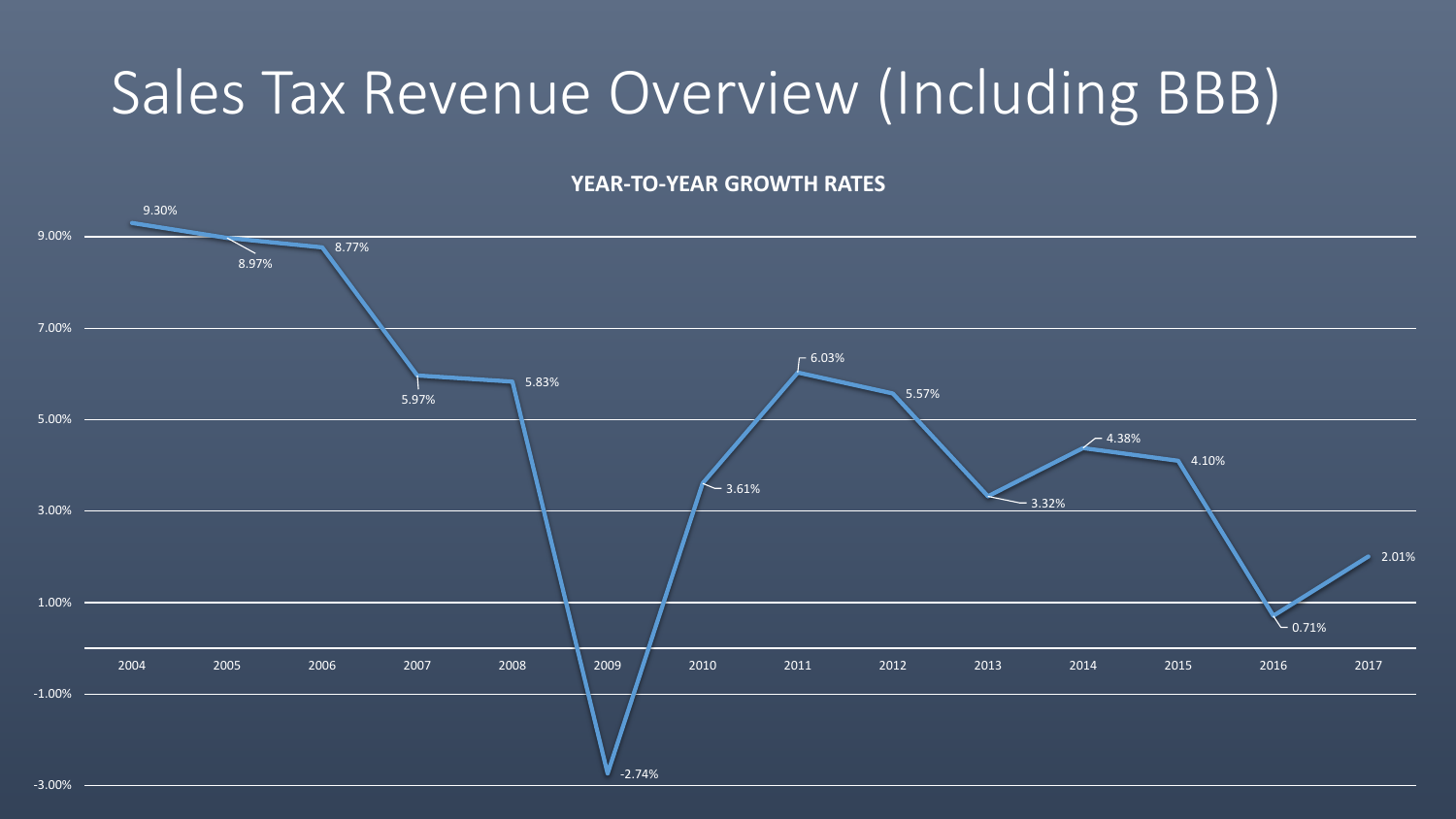#### Revenue Overview - General Fund Only

#### 2008-2016 AVERAGE ANNUAL CHANGE IN ACTUAL REVENUES

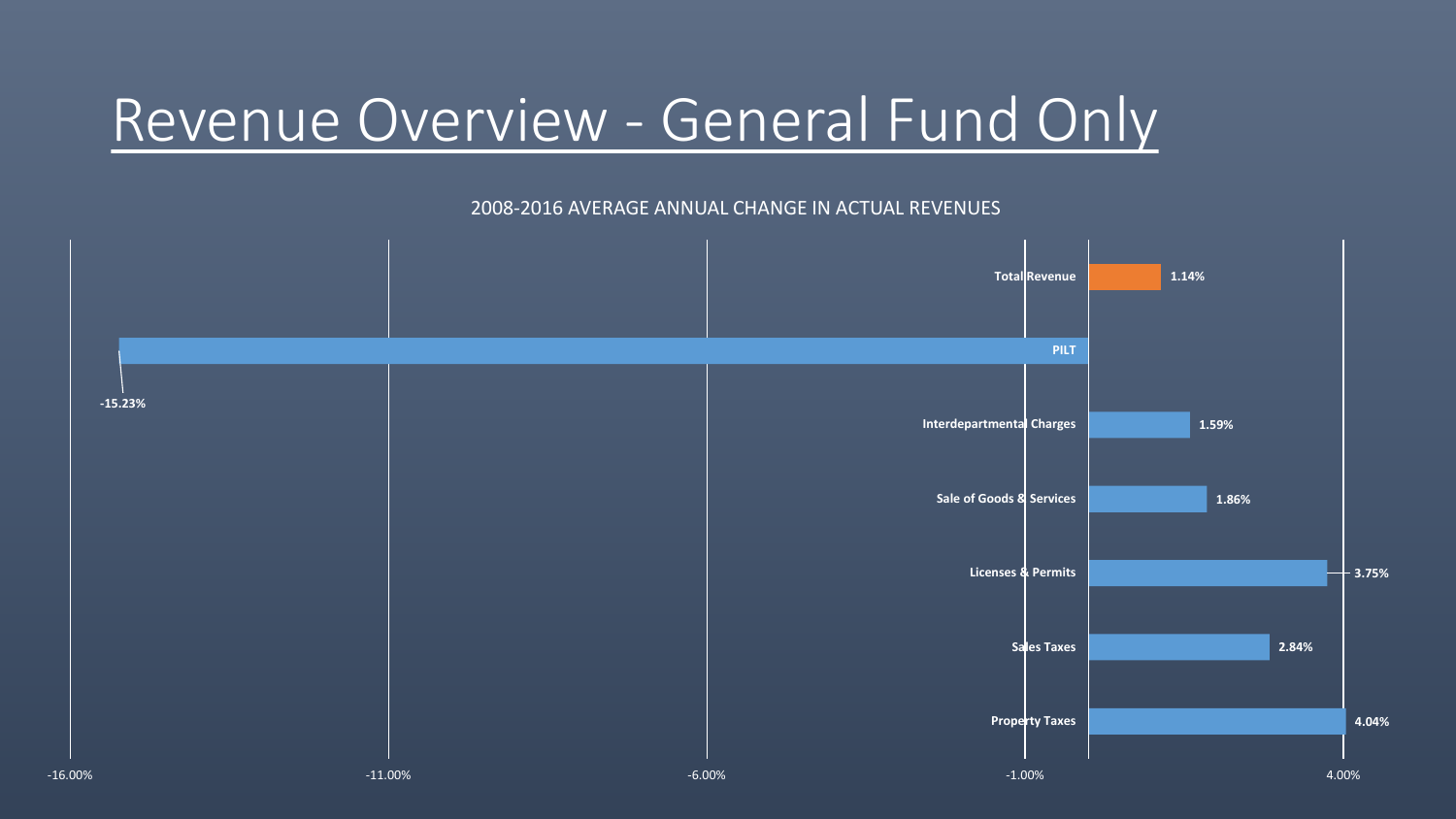#### Revenue Overview

- Sales tax reliance (prone to fluctuations) and decline in the last 2 years
- Potential of other own-source revenues has been neglected
- Property tax revenue philosophy should be evaluated
- Use of undesignated cash increasingly necessary
- Fees for permits, licenses, service charges need to be evaluated if this is to be a source for replenishing expended funds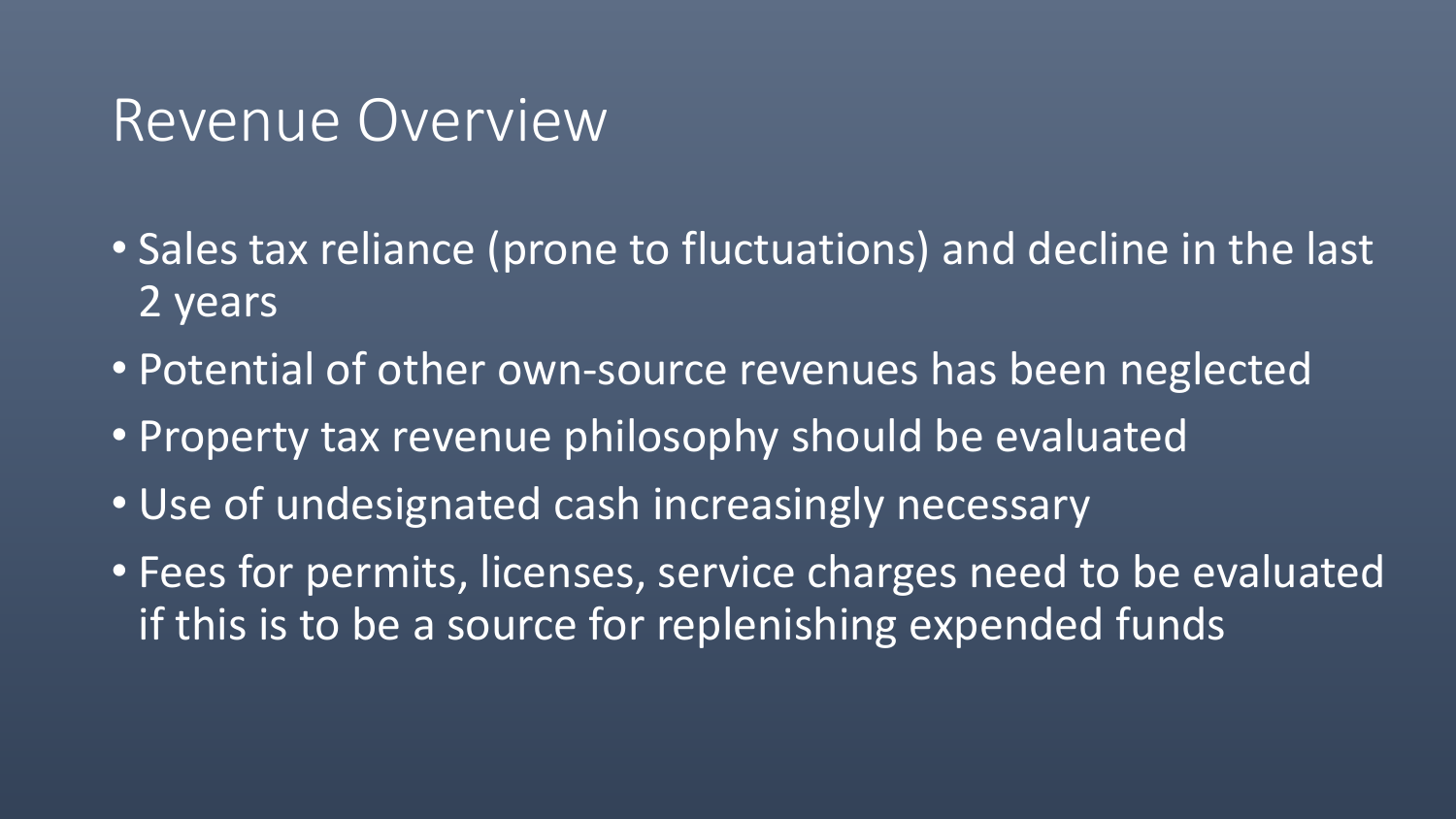## General Fund Budget

#### • Major drivers:

- Increase in personnel costs mainly wage increases
- Up to 5 new FTEs. 1-Streets, 3-4 HR
- Decrease in Capital Outlays
- Additional costs and revenues for Parks & Rec due to addition of golf courses
- Increasing costs for Cemetery since being added to Gen Fund in 2017
- Increased Central Services Charges and PILT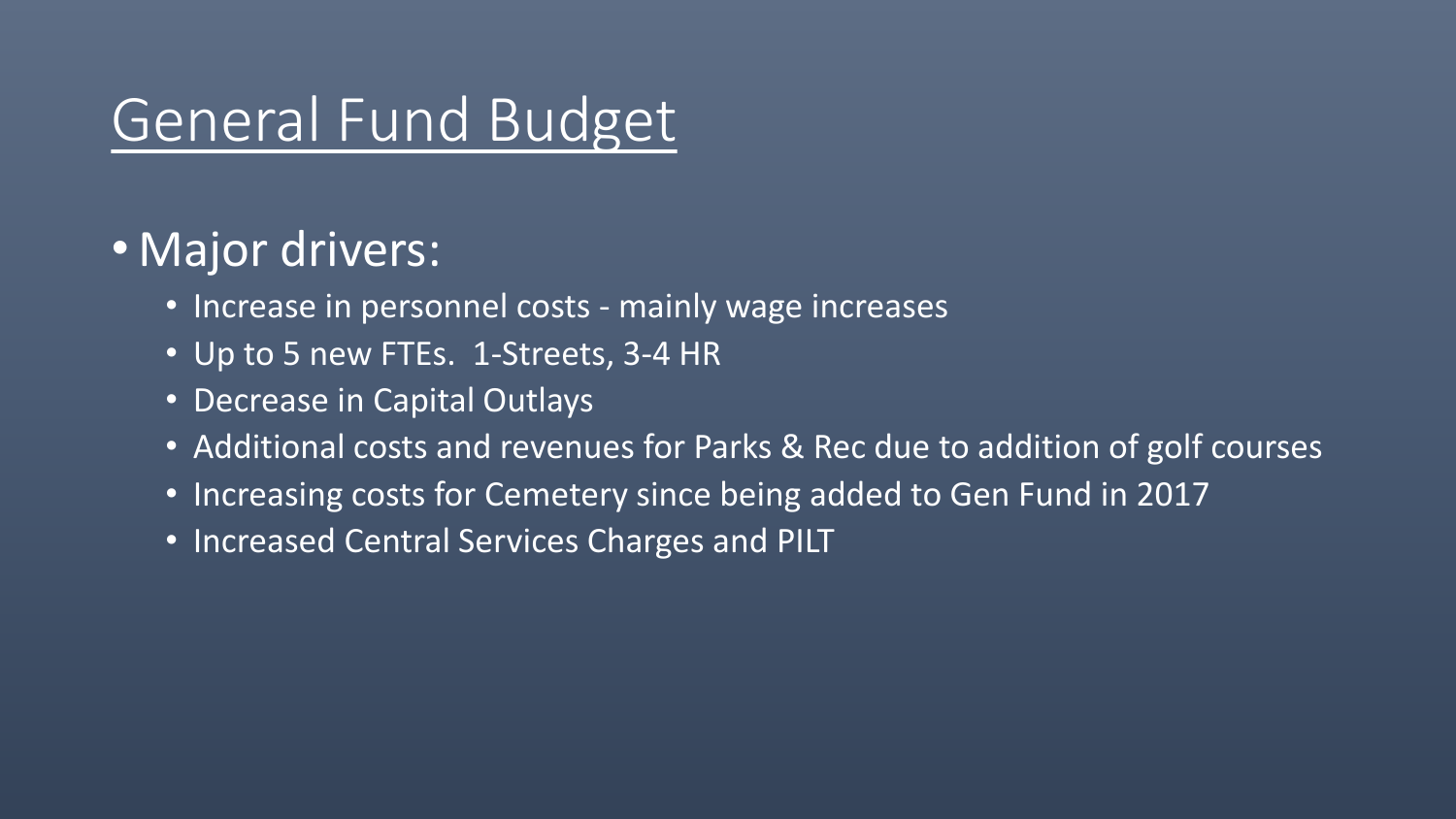## 2018 General Fund Budget Request

- Mayor/Council **673,469**
- Attorney's Office \$766,831
- Community Resources\* 52,902,664
- 
- Community Planning **62,401,774**
- Public Works \$15,172,546
- 
- 
- 
- Community Invest/Subsidies \$4,473,597
- Parks and Recreation **69,187,161**

• Finance  $$1,250,189$ • Police  $$15,529,339$ • Fire  $$11,040,378$ • Library  $$3,394,085$ 

• TOTAL  $$66,792,033$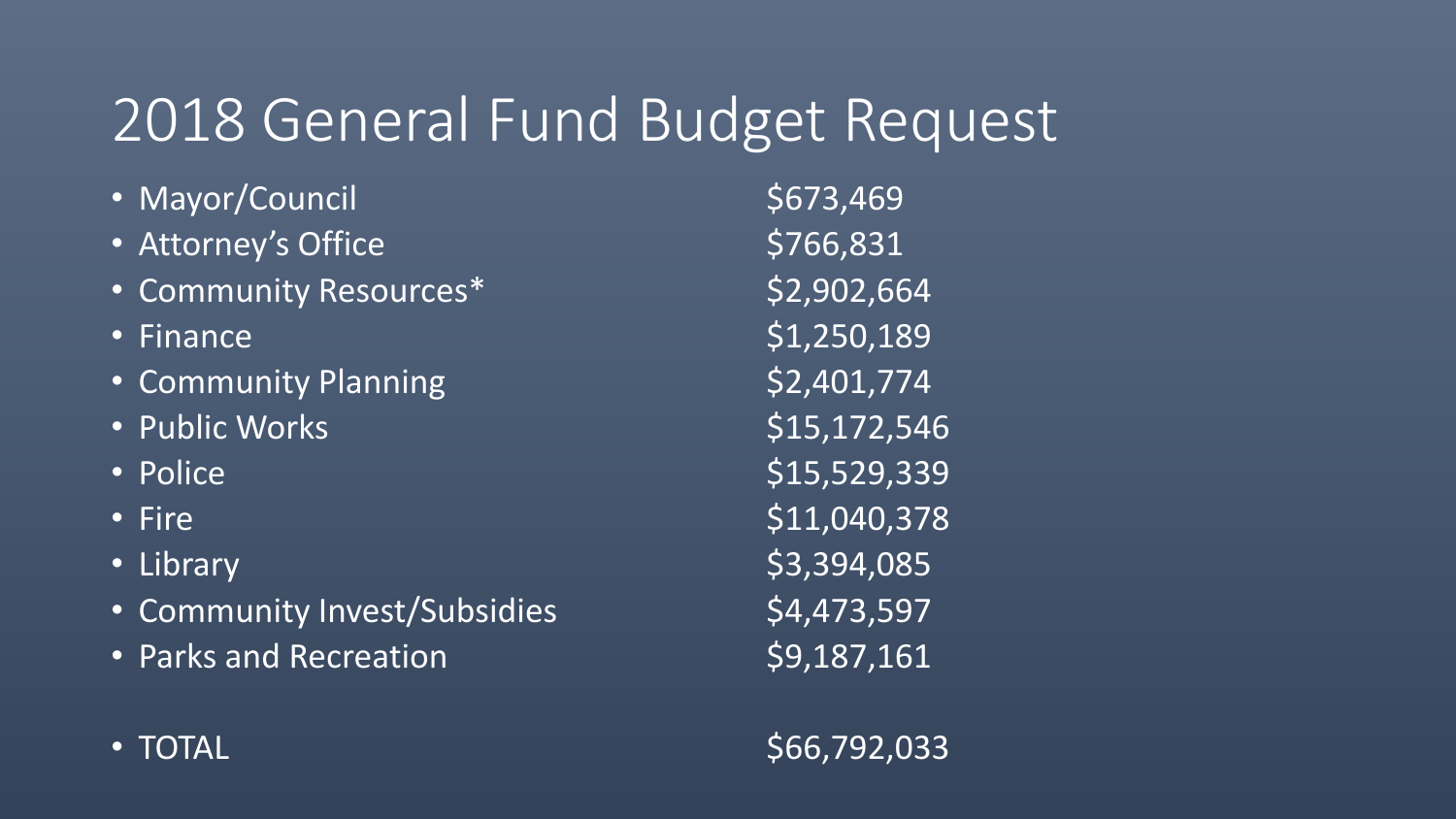#### General Fund Proposed Spending

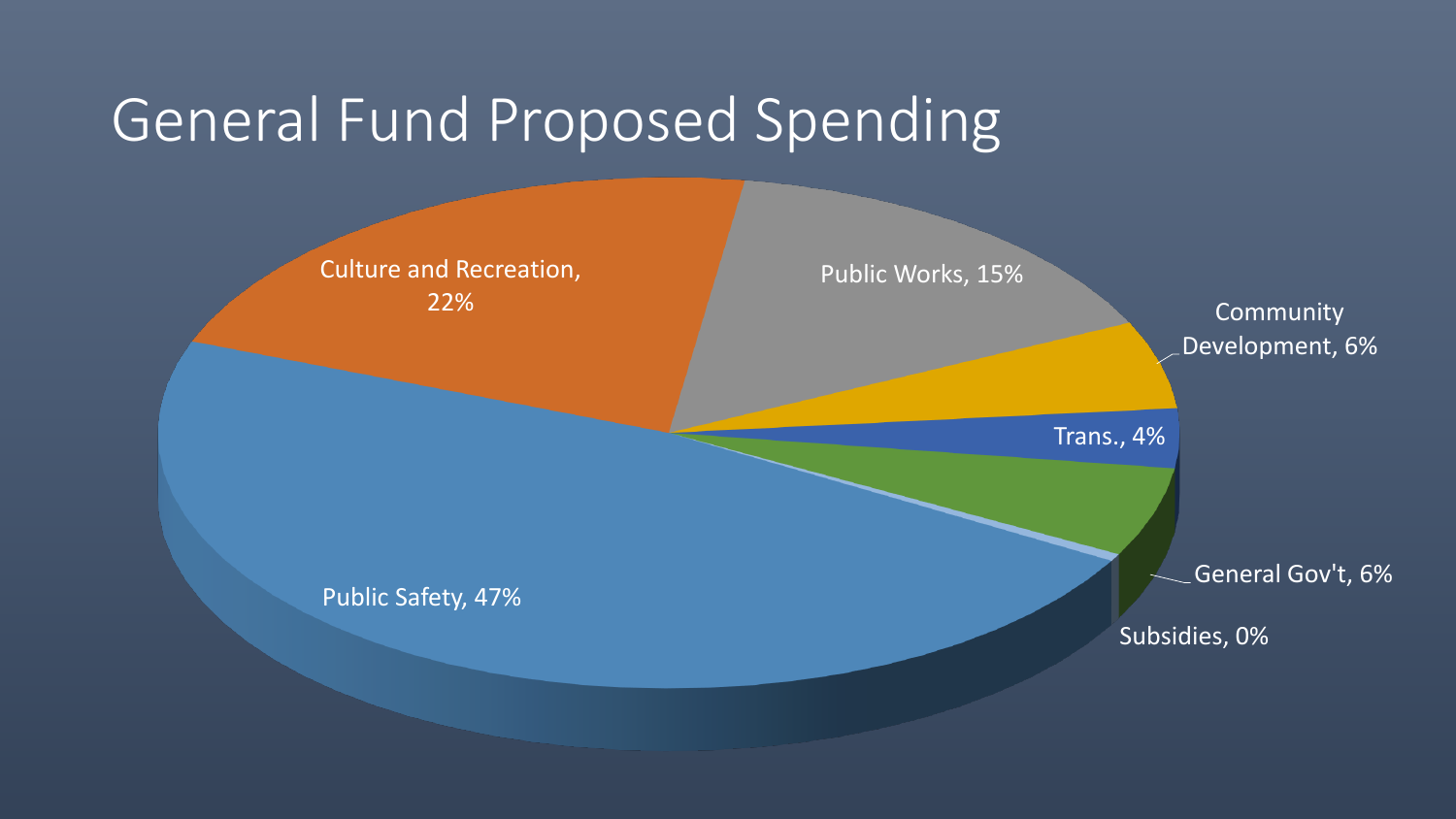# Reallocation of Sales Tax

- Current Allocation:
	- .92 General Fund
	- .16 Utility Support
	- .46 CIP (Capital Improvement Plan)
	- .46 Vision Fund

- Proposed 2018 Allocation
	- 1.00 General Fund (increase of \$2,255,593)
	- 0.58 CIP (increase of \$3,383,389)
	- 0.42 Vision (decrease of \$1,127,796)
- Advantages of Reallocation
	- Increase in infrastructure funding
	- Increase in General Fund revenue
- Disadvantage of Reallocation
	- Slight reduction in Vision Funding
	- Does not cure all of the allocation issues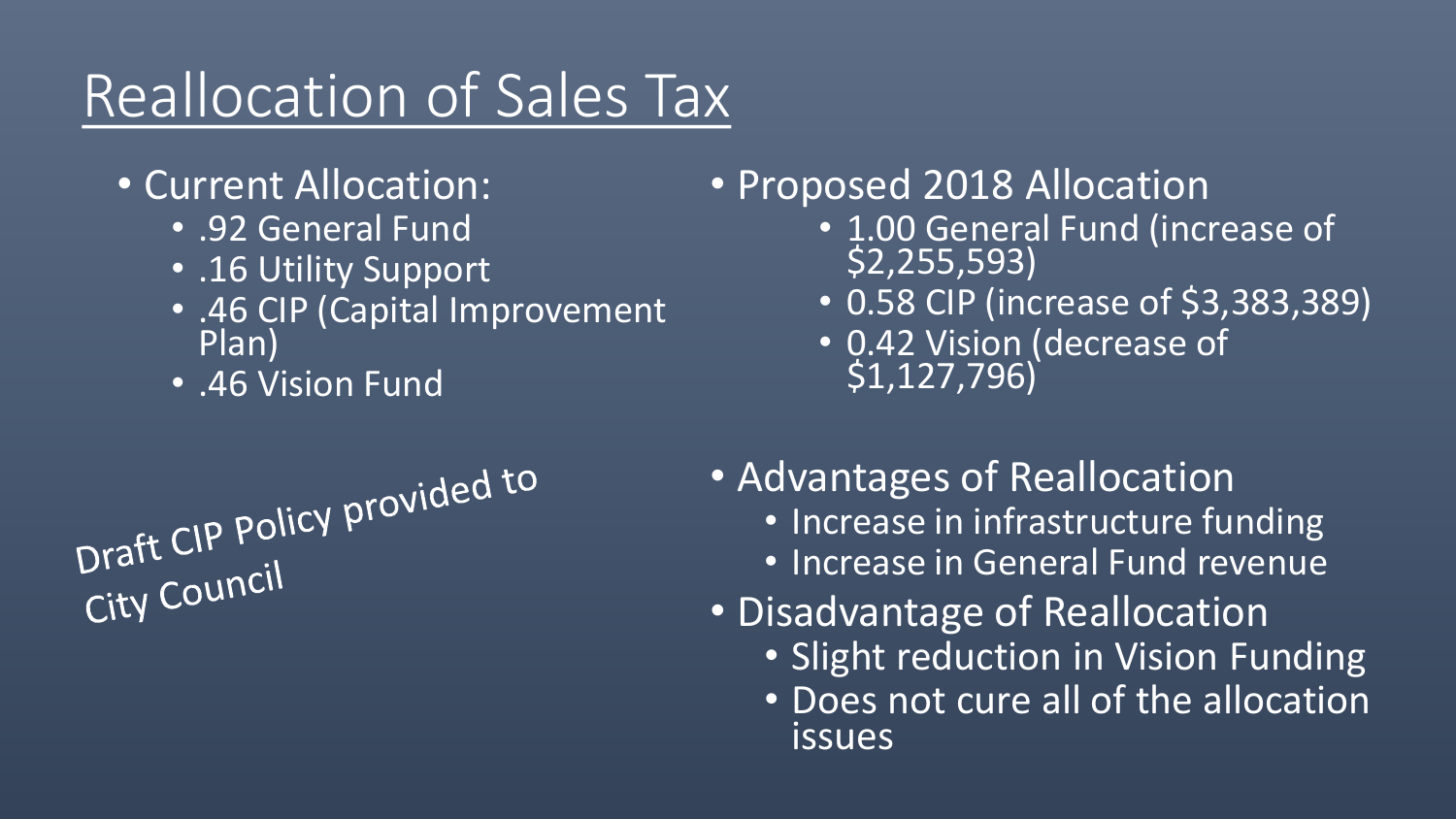# Reallocation of Sales Tax

- Streets, drainage, MIP
	- +\$874,840 (first year)
	- +\$300,000 (second year)
	- +\$362,304 (third year)
	- +\$1,537,144 total increase, not including growth
- Slight increases to Parks (\$28,332) and Gov't facilities (\$25,941) and interdepartmental charges (+\$11,742)
- Reduction in IT (-\$70,214) as part of long term plan
- Reduction in Fire Vehicles (-\$36,253) as part of long term plan
- Elimination of Capital matching grant (-\$225,000)
- Elimination of contingency (-\$300,000)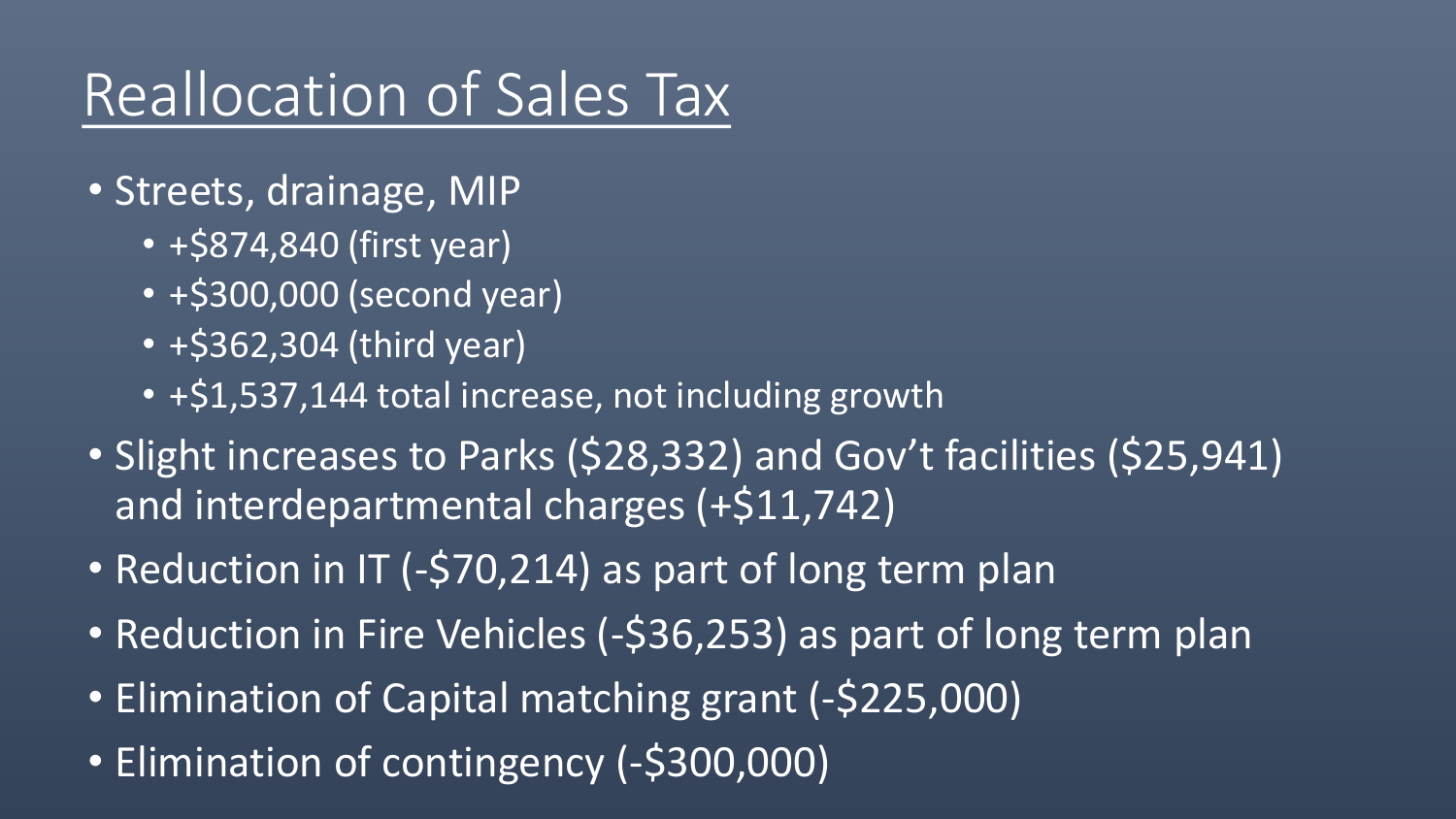# General Fund: Central Services Cost Allocation

#### Goals:

- Identify the actual cost of services being provided to citizens
- Equitably share the costs of central services
- Ensure accuracy of cost-based user fees for enterprise funds

#### Central Services:

- Human Resources
- Information Technology
- Legal Services
- Finance
- Equipment Maintenance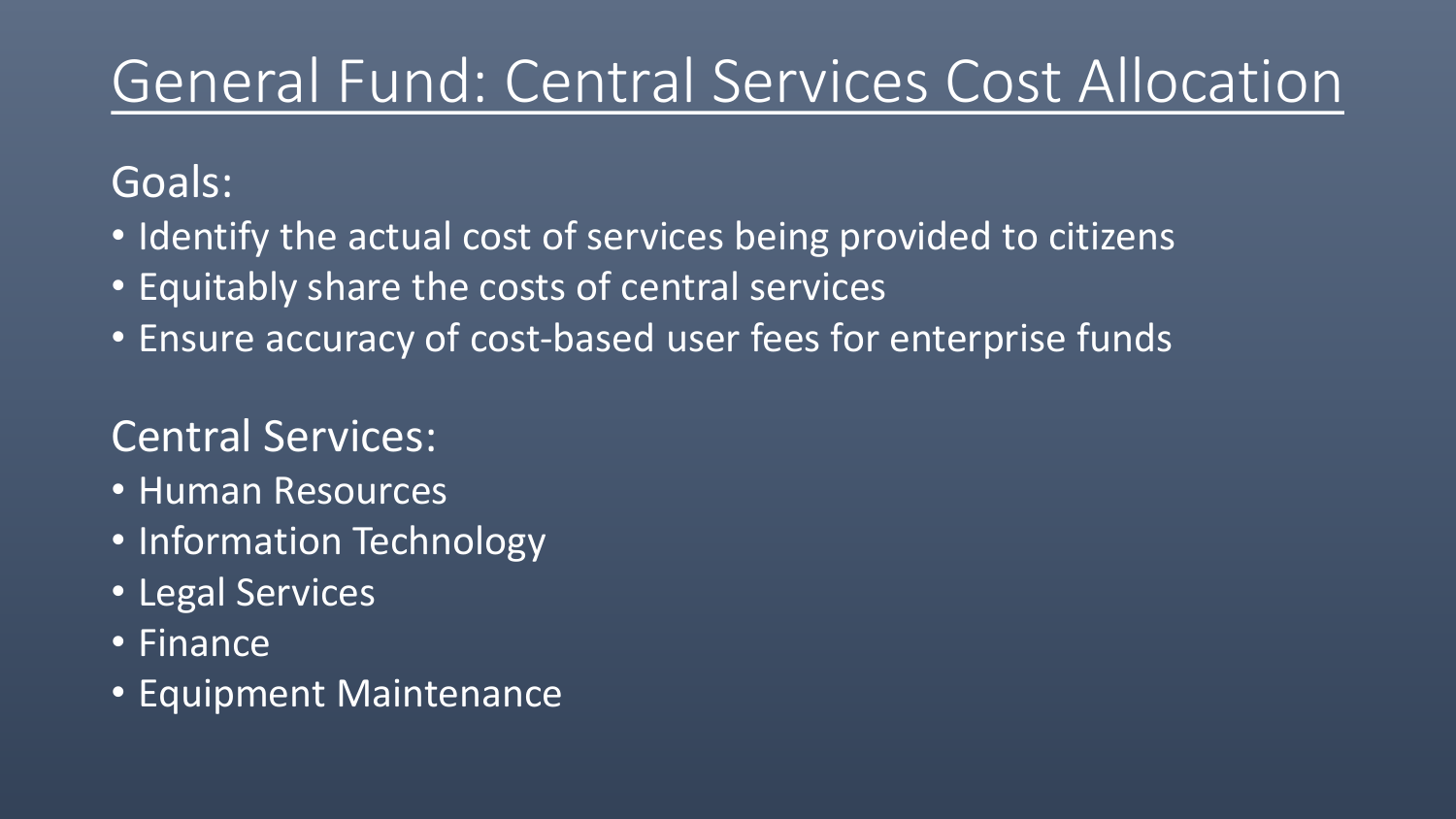## General Fund: Central Services Cost Allocation

|                 | <b>Human</b><br><b>Resources</b> |         | <b>Information</b><br><b>Technology</b> |         | <b>Equipment</b><br><b>Maintenance</b> |         | <b>Finance</b> |         | Attorney's<br><b>Office</b> |         |
|-----------------|----------------------------------|---------|-----------------------------------------|---------|----------------------------------------|---------|----------------|---------|-----------------------------|---------|
| <b>Current</b>  |                                  | 145,788 |                                         | 339,821 | <b>S</b>                               | 375,300 |                | 479,390 |                             | 497,192 |
| <b>Proposed</b> |                                  | 202,347 |                                         | 479,257 | <b>S</b>                               | 426,093 | $\varsigma$    | 710,221 |                             | 256,989 |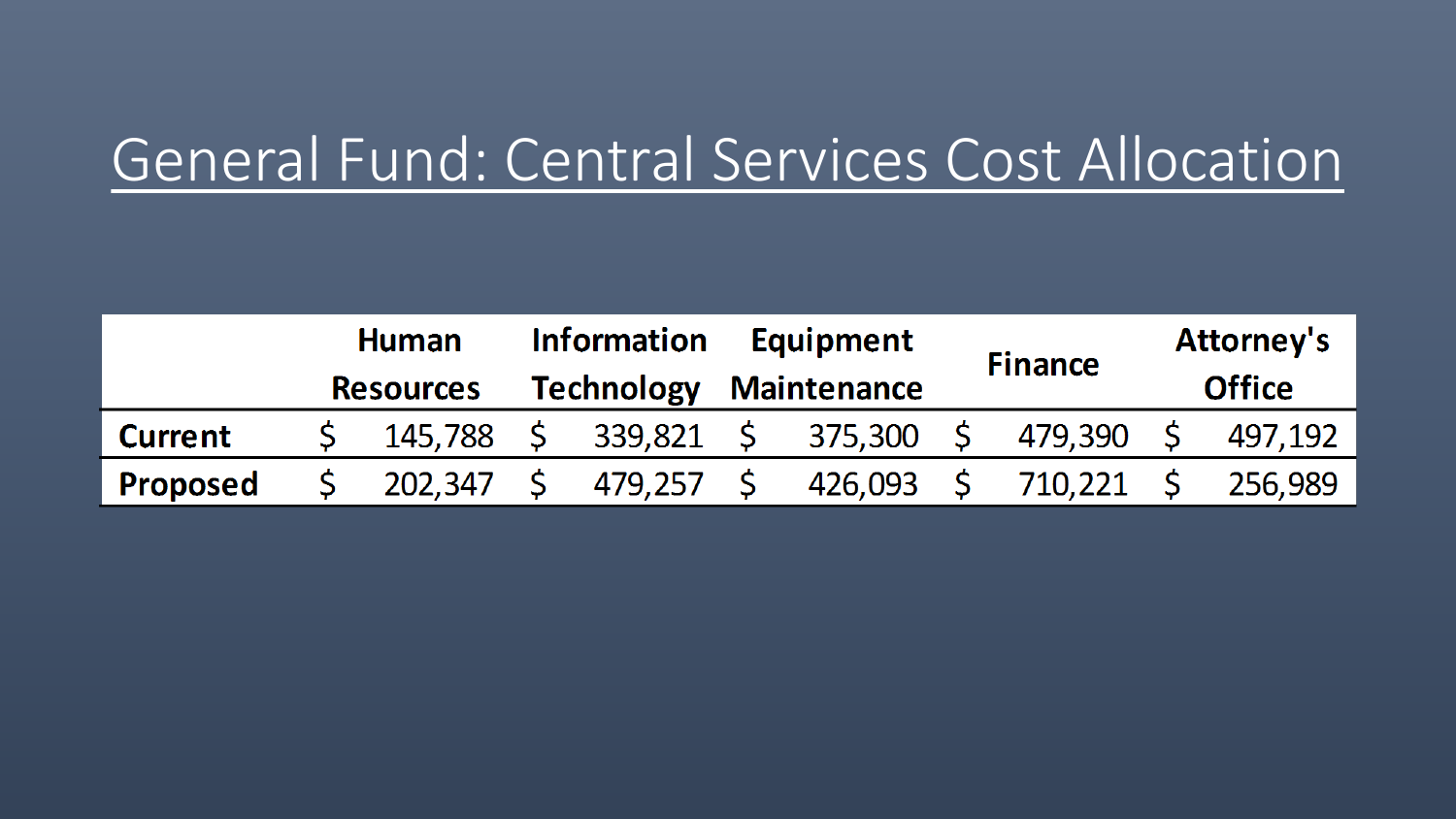#### General Fund – Reserve Policy

- *Rapid City Code 2.40.140: "reserve balance shall be calculated as follows: Fifteen percent (15%) of the budgeted general fund expenditures less those expenditures for capital outlay"*
- National Advisory Council on State and Local Budgeting (NACSLB) recommendation: "Governments should maintain a prudent level of financial resources to protect against reducing service levels or raising taxes and fees because of temporary revenue shortfalls or unpredicted one-time expenditures… The policies should establish how and when a government builds up stabilization funds and should identify the purposes for which they may be used."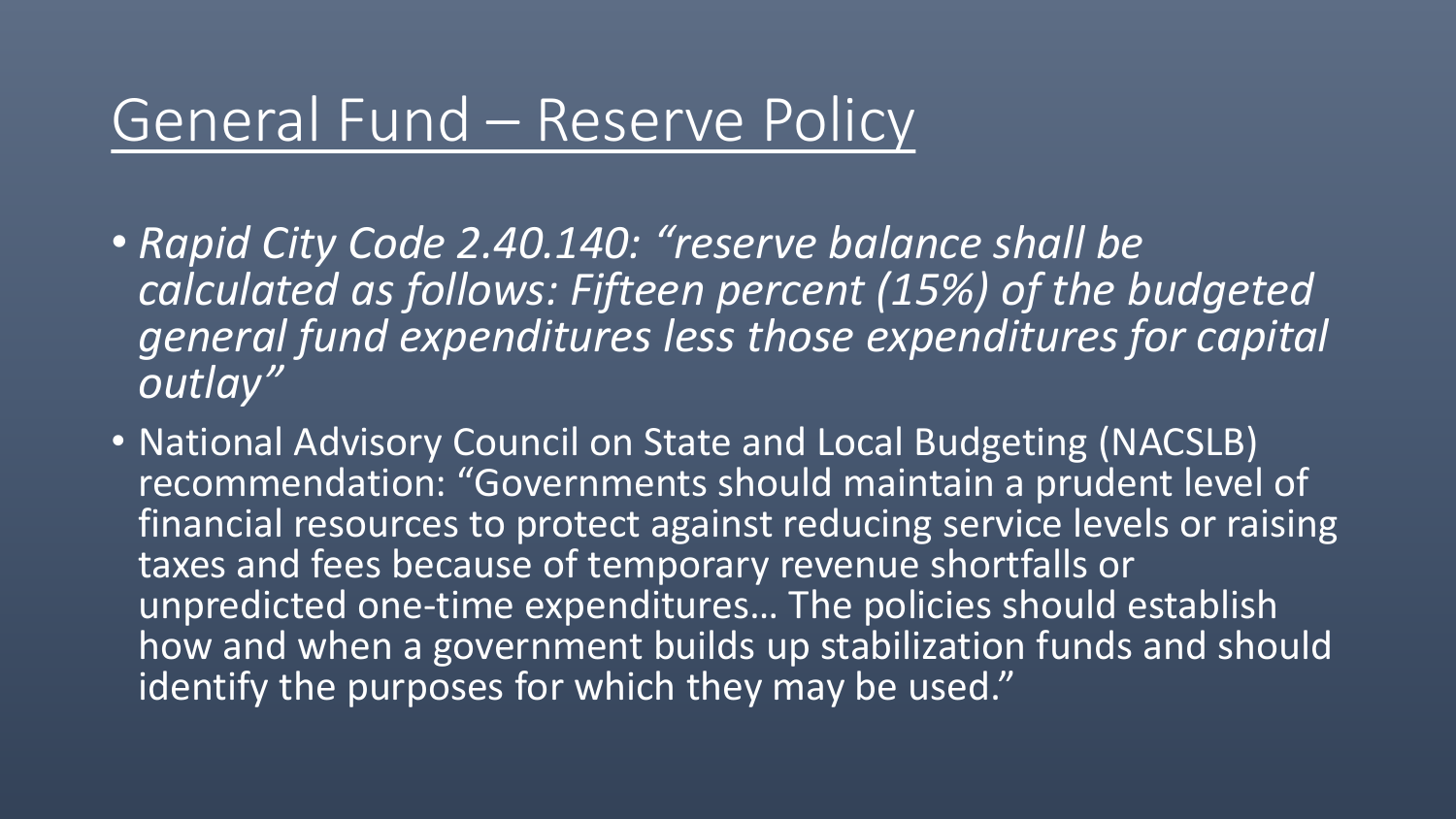#### General Fund – Reserve Policy

#### • Proposed Policy

- Create and maintain Emergency Reserve and Stability Reserve based on available General Fund Reserves.
- Emergency Reserve permitted uses are natural disasters and other unforeseen catastrophic events. 2/3 majority required.
- Stability Reserve is for mitigation of financial and service delivery risks due to unexpected revenue shortfalls and unanticipated critical expenditures.
- Stability Reserve may not be used for new programs.
- Mayor recommends. Council approves. Simple majority required.
- Assessment of use is tied to indicators of economic activity such as Sales Tax.
- Must be followed by a replenishment plan.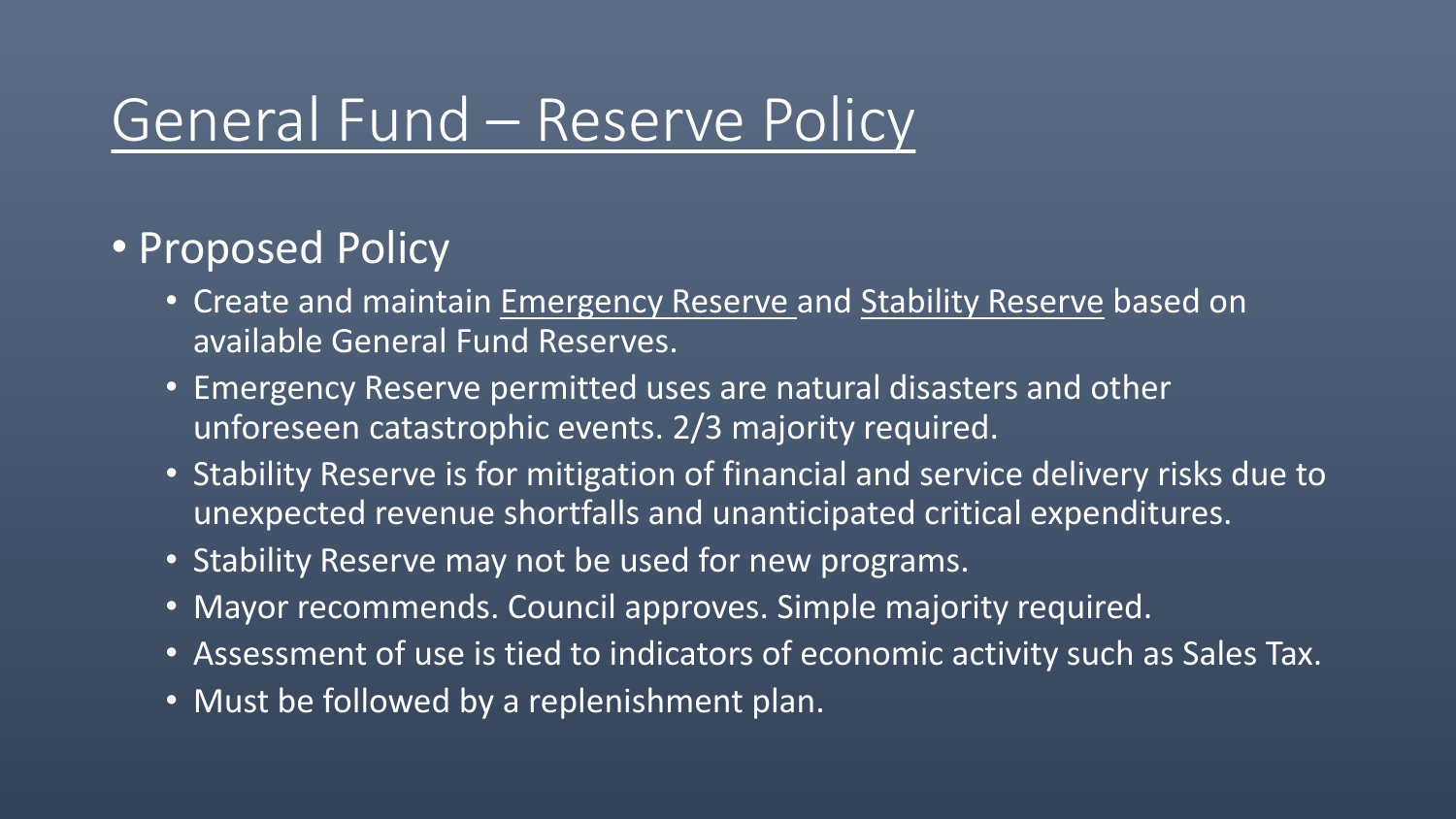#### Summary and the Road Ahead

- Our economy is ok, but the budgeting process must be changed
	- Streamlining
	- Revenue philosophy
- Phase 2 Assessment of Interdepartmental Charges in 2019
- GFOA-compliant Budget Document (one-stop document to increase transparency, accountability, and citizen involvement in the budget process)
- More PBB-based program optimization to include closer review of Q3&Q4 programs and Q1&2 programs with low reliance, low/declining demand.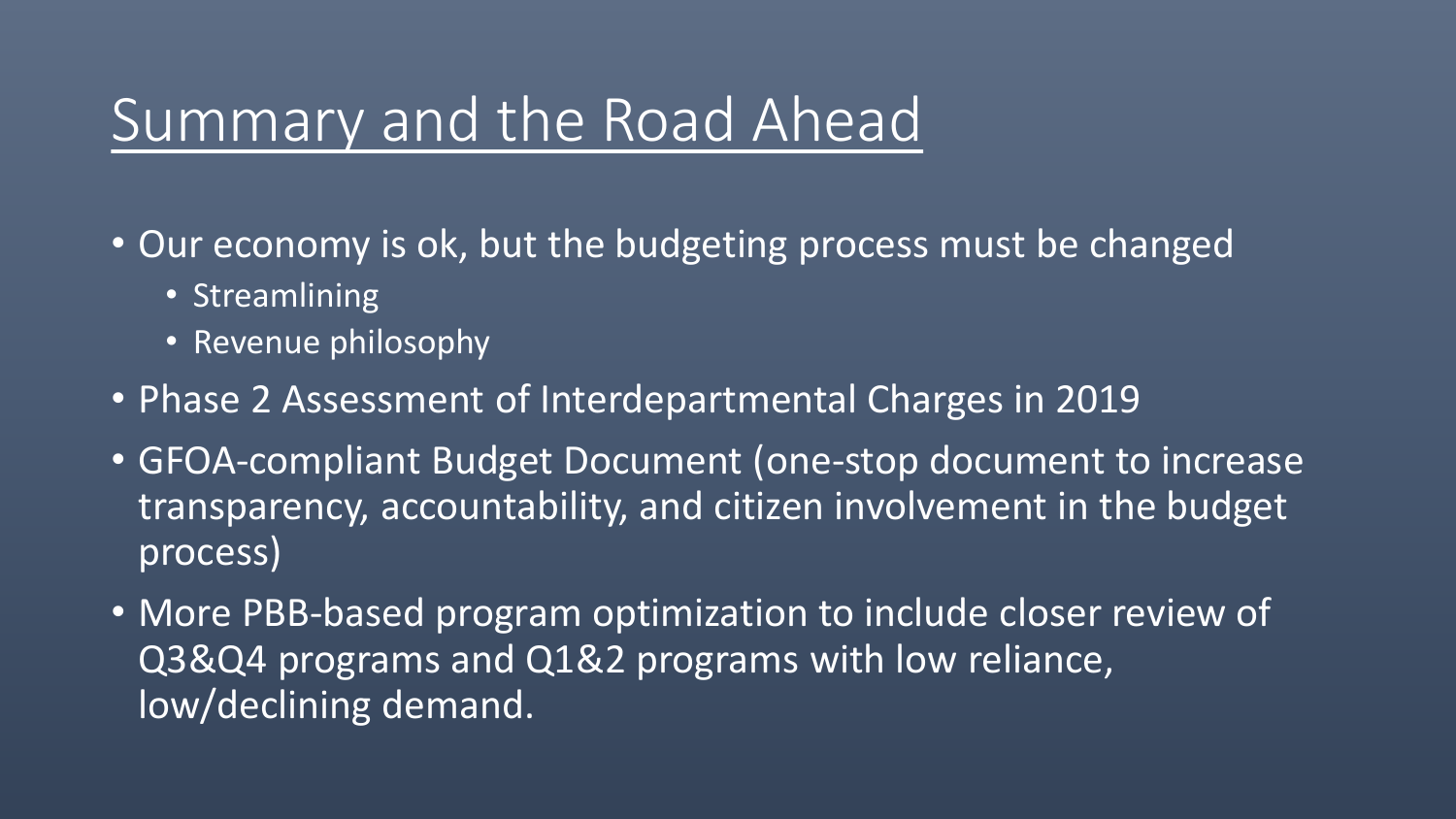# Notable Budget Cuts for 2018

- Elimination of RSVP (\$40,000)
- IT Live Streaming of meetings (\$18,000)
- Crossing Guard program (\$17,000)
- Journey Museum (\$30,000)
- Human Services Community Investments (\$52,000)
- Allied Arts Fund Community investments (\$27,000)
- 
- Minneluzahan Sr. Citizens (was 21,500) \$17,750
- Canyon Lake Sr. Citizens (was  $14,000$ )  $$17,750$

 $\overline{\phantom{a}}$  , where  $\overline{\phantom{a}}$ 

• Total (\$184,000)